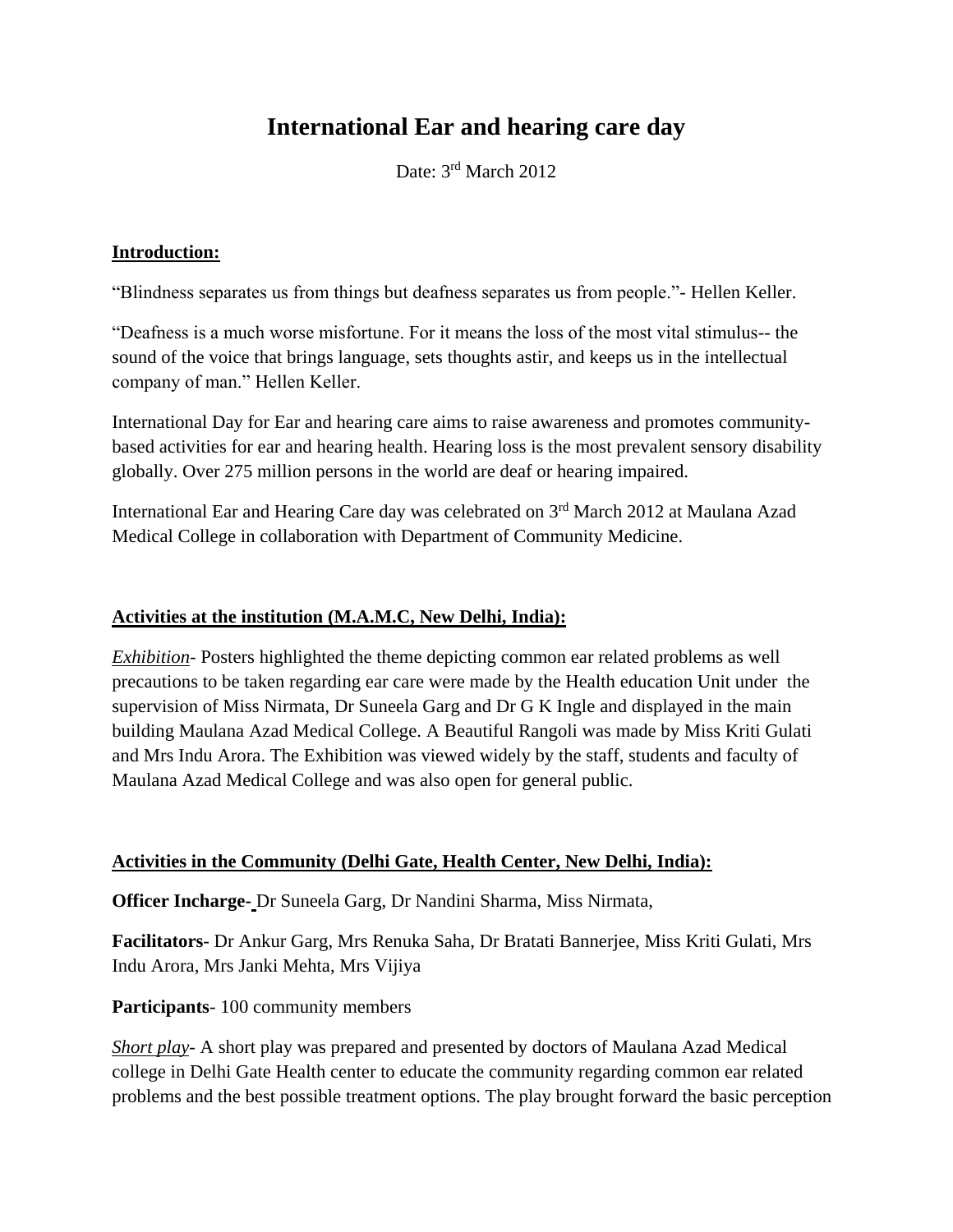people have regarding the ear problems such as Ear discharge, congenital and acquired deafness. With the help of the short play the doctors were able to make the people of the community aware, not to take ear problems lightly and to seek appropriate health care.

*Health talks*- Doctors of Maulana Azad Medical College gave health talks regarding possible cause of ear problems and precautions one can take to prevent ear related problems. They also emphasized on the Do's and Don'ts related to ear care.

*Quiz*- A quiz was organized with the aim to understand how much the people of the community had comprehended. Questions were asked and a prize was given to whoever gave the right answer. The community actively participated in the quiz. 15 people gave correct answers to the questions asked for which they were rewarded.

*Questions*- The last segment was open for people to ask any questions that they may have regarding the information they have got today.

Refreshments were served to the community members.

## **Activities at Government Medical College, Chandigarh:**

Dr A. K Agarwal, Dean MAMC and nodal officer NPPCD, India, inaugurated cochlear implant center at Government Medical College Chandigarh, India.

### **Activities at Barwala Health Center, Delhi:**

**Office Incharge:** Dr Suneela Garg, Miss Mirmata

**Facilitators**: Dr Nishant, Miss Kriti Gulati, Mrs Janki Mehta

**Participants**: 150 community members.

*Short Plays*: Two short plays were prepared and presented in front of the community members to educate the community regarding common ear related problems, precautions and the best possible treatment options. One of the plays was performed by the Doctors and the other by the nursing students of Maulana Azad Medical College. The plays highlighted the common ear problems seen in the community and the harmful effects of trying home remedies or getting unprofessional help such a getting ears cleaned by the local ear cleaners.

*Health Talk*: A short health talk was delivered by Mrs Janki Mehta on Do's and Don'ts related to ear and hearing care.